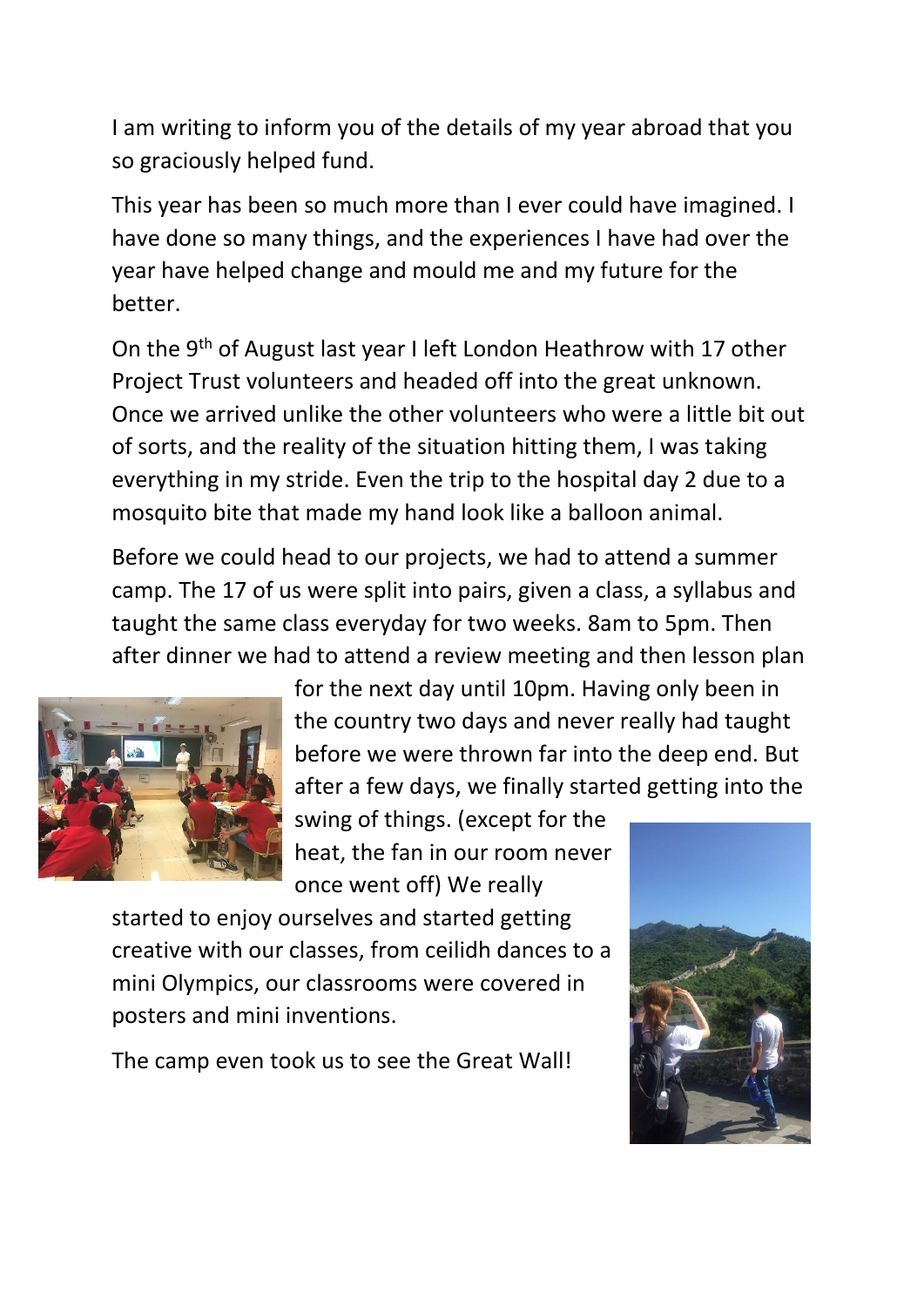As our time together in Summer camp ended, each class prepared a



play and us teachers made a Greece dance medley, to show at our goodbye ceremony.

And just like that we had to say goodbye to our classes, our friends and get a train for 24 hours to our new homes. For me and my partner

Shangyou No.2 and No.1 one middle school.

My partner and I were told we were teaching at separate schools, but we didn't imagine that Lauren's school would be 30 minutes across town on a bike. This meant the time we spent with each other became quite limited.

I was teaching at the Middle school where we lived. The headmaster

had told me, by the end of the year, I would have to teach every single class. A very daunting task, at a school of over 5,000 students. As well as the classes at my school, every Thursday I went to the High School were Lauren taught, (also 5,000 students) and helped her at her English corner. I started by teaching





Shanyou is famous for its breakfast food. Never thought I would start my mornings with a bowl of beef noodles. the grade 9s, (around 14-15) they were nice, a little shy and I was enjoying teaching them. However, by the time I'd taught them all it was time to say goodbye and move onto the Grade 8s (around 13-15).

In October we had a week's holiday for China's national day. We had the opportunity to meet some of the other volunteer's in Shanghai. It was great being able to meet everyone again and talk about our projects and share ideas on different lessons and new words we had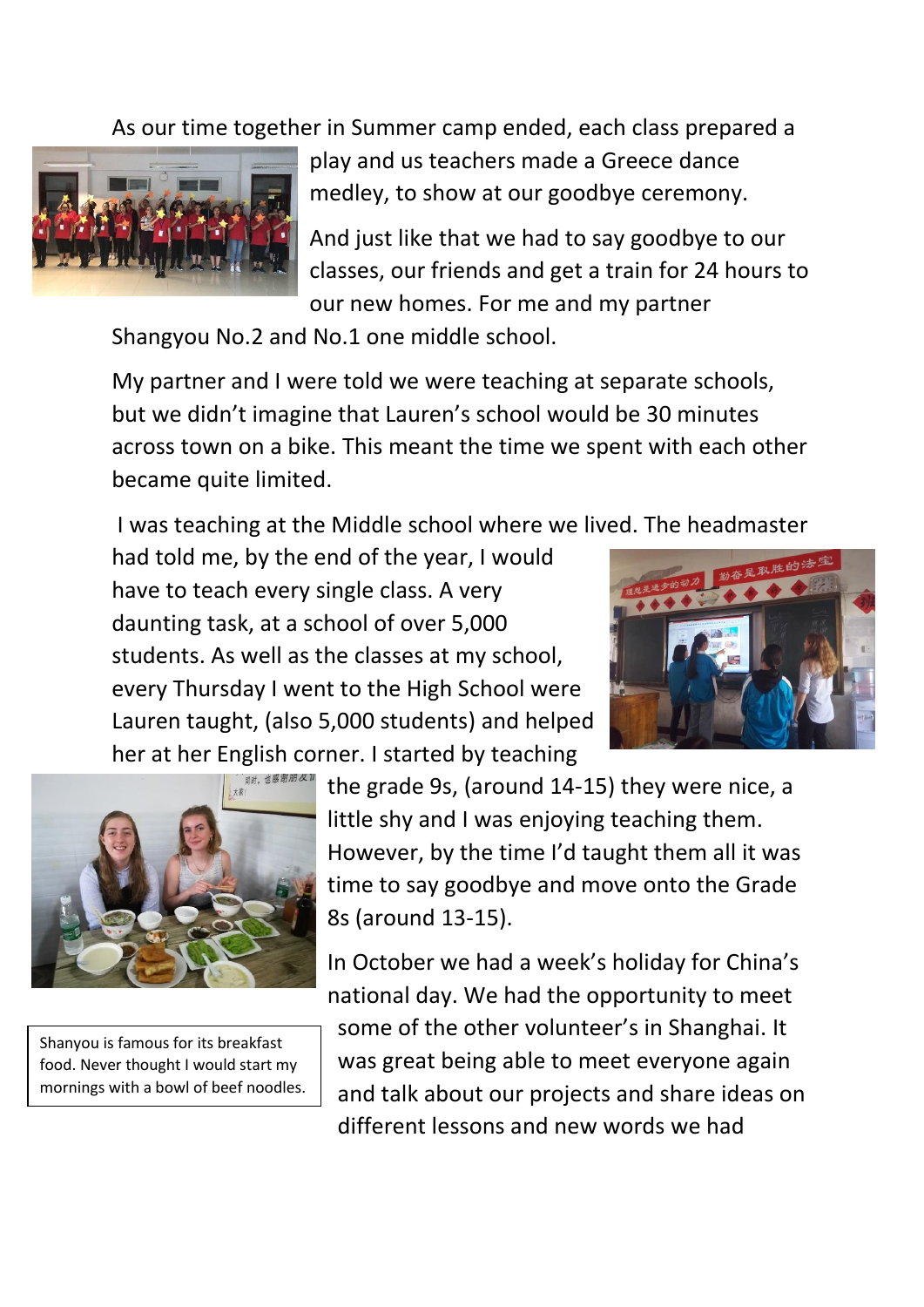learnt. My year took a bit of a turn however, as on our return Lauren

broke the news to me that she had made the decision to leave China.

Luckily, she decided to give it some time, and made December as her decider date.

We started getting busier with Chinese lessons, and the English corner that started at my school. Twice a week I saw the same group of Grade 8's to help give them more confidence in speaking. Even



made some friends with a group of girls from one of my classes. I spent time with them on their birthdays and we went on a picnic together at one of Shangyou's local attractions.

As the holiday season came around, me and Lauren became

a bit like parade animals. Being taken from school to school to give special classes and for a week over Christmas taught at the

primary school. As they wanted us to teach every student by the end of the week, each class contained 147 students. A bit of an increase compared to our standard classes of 56.



Every year the school has an annual show to showcase the student's



talents, also a good excuse to give the kids a break from their usual 6am-10pm of nonstop lessons. Both me and Lauren were asked to put on a show for the students. Being musical I was 'asked' to play piano, in front of the whole school. All 5,000 students and all 300 teachers. Then we tried to get them to dance the 'Cha Cha Slide' with us. As someone who's always had quite bad stage freight, after this year I can say big crowds are no longer an issue.

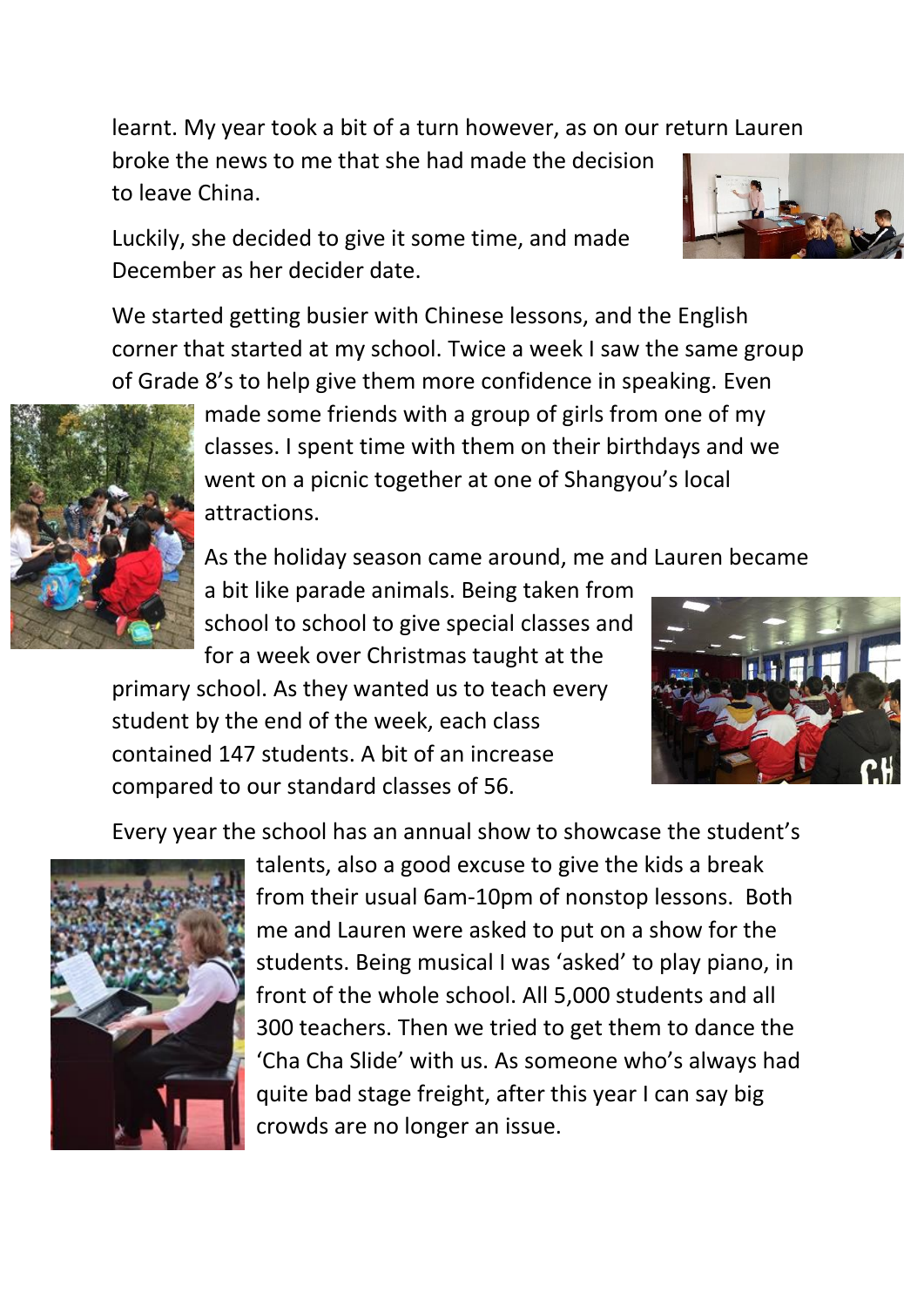It was strange spending Christmas and New Years away from my



family, neither are a very big deal in China and it was overall quite a dull beginning to the new year. Everything was winding down for the biggest celebration in China; "Spring Festival", or as we know it Chinese New Year. It is nothing like we would imagine it to be. No fireworks or bright parades. It's just the only time of the year Chinese people actually get time off. Everyone clears out of the big cities and heads home for the month. Meaning we had a

month of travel time! Sadly, at the beginning of Spring Festival, Lauren left China and headed back to the UK. The consequences of this wouldn't hit me until later.



Spring Festival was an amazing time. With the other volunteers we went traveling to so many places and saw amazing things. I first got to

visit another groups project, see the countries old capital Nanjing



and learn a bit about the city's history. Then I went to Hong Kong and for the first time in 6 months got to see my parents. Saw the Terracotta Army in Xi'an, and the Panda breeding centre in Chengdu. I honestly didn't want it to end, I could have gone on travelling like that for the rest of the year.

When I got back, I didn't realise how lonely it was going to be now that Lauren had left. The first two weeks back were the hardest two weeks of my life. But it got better. I started teaching the Grade 7's, the youngest year (11-12) and they were a joy to teach. All my teaching nerves had left, and every class was amazing. They had so much enthusiasm and their laughs were truly contagious. I started spending a lot of time with my Waiban (one of the teachers who was there to help me if I needed anything) Mindy and her four year old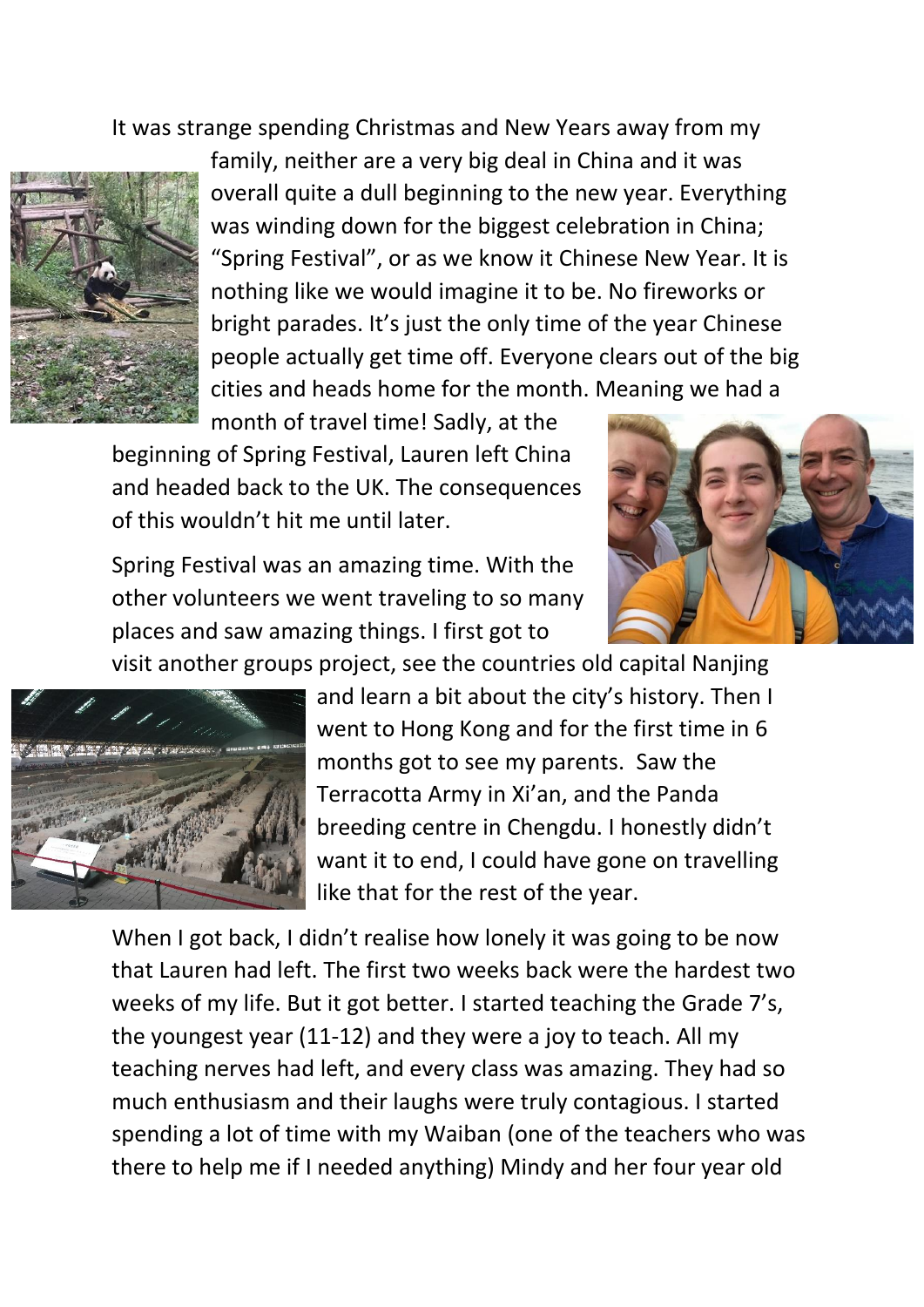daughter Thea. I got to keep the English corner going at No.1 as well, which was great as those kids had a certain place in my heart. Being so close in age to them, it felt like getting to talk to my friends every week. I made so many friends in the remaining months I was there and even got the opportunity to learn a traditional Chinese instrument called the Guzheng.

By the time my year came to an end in Shangyou, I was really sad to



leave. I loved teaching the Grade 7's and both of my English corners in mine and Lauren's school. My English corner kids were so lovely and took their learning so seriously. As exam time came closer a few times some of the Grade 7 boys asked if they could be excused from English corner so they could run laps

round the field because they were worried about their P.E test that wasn't for another 3 weeks. I wasn't worried about any test when I was 12, let alone P.E.

I couldn't imagine not coming into to teach them and eating in the canteen every day. Even now I'm home I still dream of that canteen food.



But sadly, the time came and after a few teary goodbyes, I'd left Shangyou for good.

Then is was time for our Summer Travels. As it was our last chance to travel China we tried to fit in as much as possible. Considering that most of our trains were anywhere between 12 and



30 hours we never spent longer than 2 full days in any place, except Sanya where we spent 6. We went to Guiyang: to see the largest waterfall in China, Guilin: to see the Reed Flute cave and the Li river (featured on the back of the 20yuan note), Haikuo: to see a volcano, Sanya: to relax on a beach